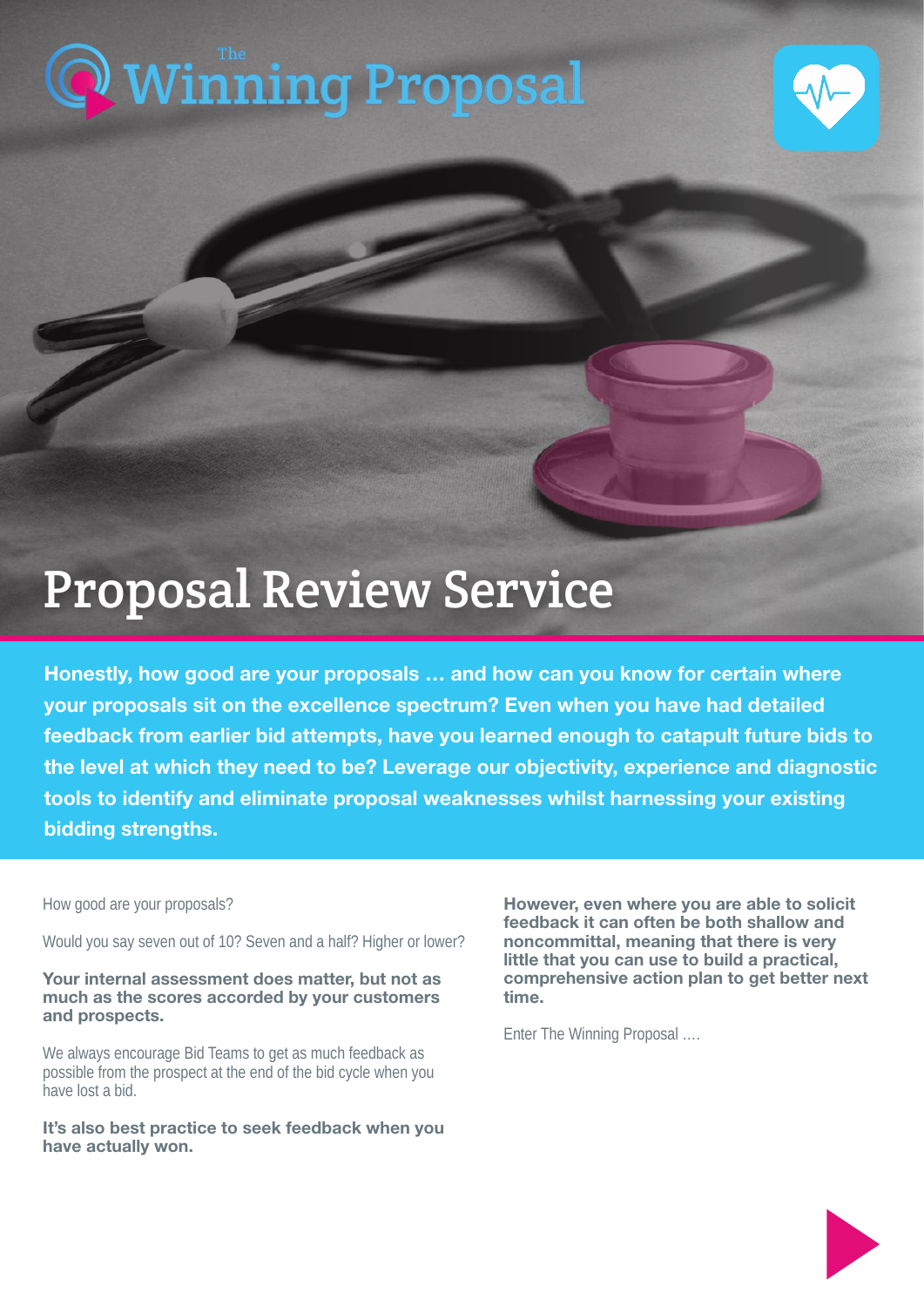**We sought a strategic business partner able to quickly understand our needs for development and to help define our top level plan for future success ... throughout Duncan [the Winning Proposal] impressed us with his thoughtfulness, professionalism and dedication.** *"* and to help define our top level plan for future<br>success ... throughout Duncan [the Winning<br>Proposal] impressed us with his thoughtful-<br>ness, professionalism and dedication.<br>Group Marketing Director, benenden group





# External Expertise

The Winning Proposal team brings objectivity and experience to assessing your bids, allowing us to rigorously assess the quality of your current and past tender documents.

There is no reason for us to hold back! And being rather direct and somewhat blunt leads to the best and fastest improvements in your proposals.

#### Think of us as your bid doctor. We'll help you identify what is wrong with your proposals and then prescribe the most effective solutions to make them better.

Over the years we have learned that the needs of the companies that we work with fall into one of three categories:

- The bid team needs to get a **speedy external perspective** on the quality of a recent proposal to spot weaknesses for corrective "quick fixes" next time round
- Win rates are not as high as the business needs them to be and an **objective "deep dive"** is required, led by outside experts dedicated to excellence in proposal development

• Again, a full "deep dive" and recommendations report is required, but there is an additional desire to **compare the quality of their bids against those of their industry peers and competitors** 

It is on the basis of these requirements that we offer two Proposal Review services to proposal development teams:

- 1. Mini Healthcheck
- 2. Full Healthcheck

(In addition we have our related Benchmarking Service which includes comparisons of your proposals compared to those of others in your sector, where such data is available – see separate brochure).

# 1. Mini Healthcheck

If you need a handful of top-level pointers to quide you to the key changes to your proposals that will have the biggest bang for your buck then The Winning Proposal's Mini Healthcheck service is your logical start point.

#### **And we offer the Mini Healthcheck service to new clients without charge.**

One of our experts will assess a recent proposal of your choosing and produce a short, punchy report highlighting:

- Proposal Look and feel
- Win themes and messaging
- **Structure**
- Areas for improvement (action plan)
- The Secrets of Proposal Success

# Why do we offer this service for free? Because we want to build a trusted relationship with you and your team.

We know that if we can point out areas in your proposal development process where relatively small tweaks can yield big improvement gains ("quick wins") then you are likely to commission us commercially to help execute some of those improvements.

# 2. Full Healthcheck

Does your Bid Team need to make the quantum leap and systematically move proposal win rates in the right direction?

When you need to exert greater control over your proposals and rapidly increase their quality a comprehensive "deep dive" is required – The Winning Proposal's Full Healthcheck.

Our proposal consultant will review several of your most recent proposals and speak with nominated Bid Team members before developing and presenting our findings report and action plan structured as follows:

- First Impressions
- Power of Win Themes
- Strength of the Value Proposition (VP)
- The Executive Summary Strength and appropriateness of writing and style
- Use of graphics and other visual elements
- Commercials (optional)
- Alignment with client's need (from the Request for Proposal, RFP)
- Recommendations (action plan)

**Think of us as your bid doctor. We'll help you identify what is wrong with your proposals and then prescribe the most effective solutions to make them better.**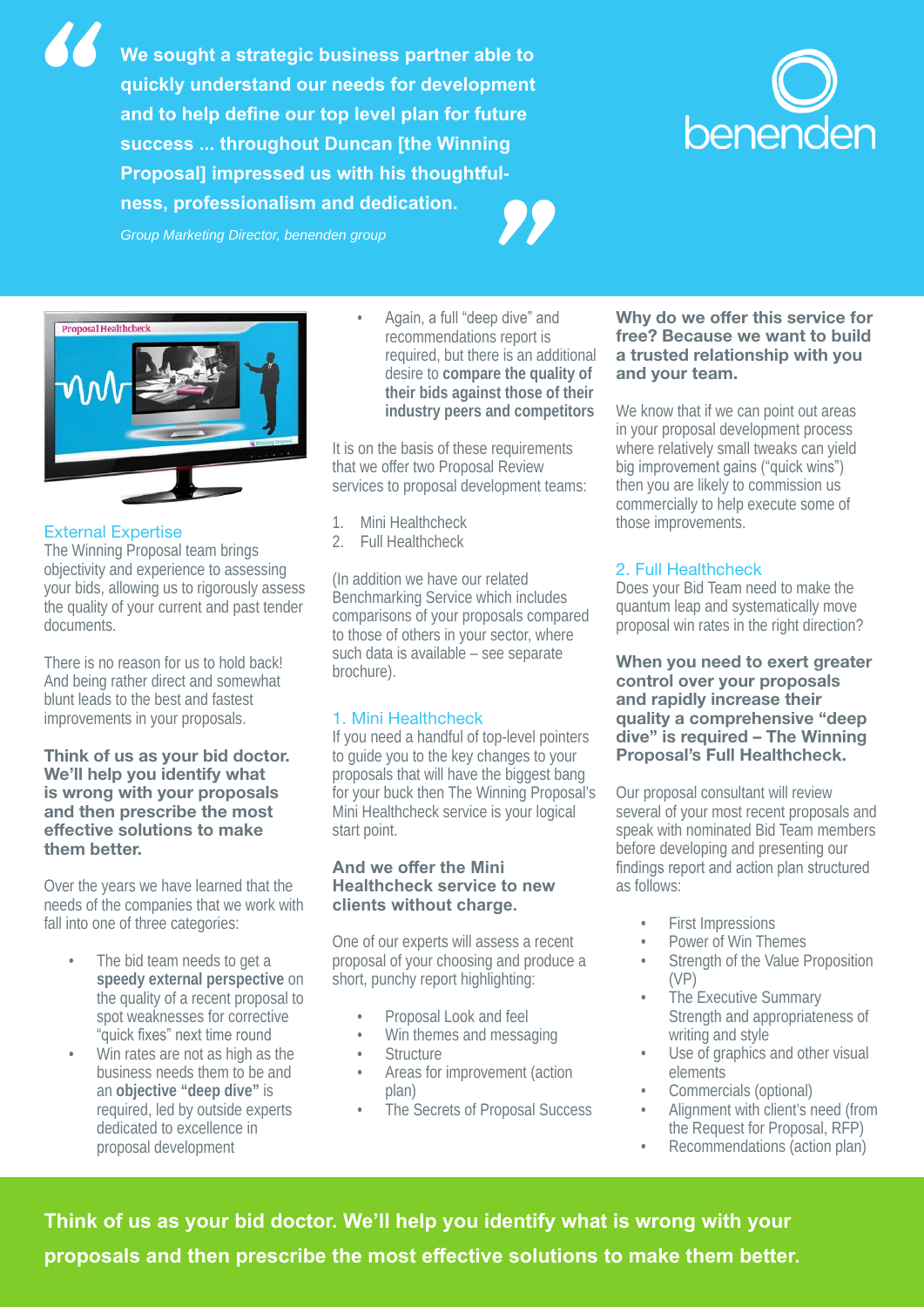

Each of these key areas is scored using our Bid Scoring Matrix Tool so you will come to know exactly how good your proposals are.

## Acting on Review Findings

Depending on the results of the Proposal Review (i.e. your bid strengths and weaknesses identified) you may subsequently choose to strengthen your proposals in one of three ways (or a combination):

- **Training**
- **Coaching**
- **Workshops**

**1. Training** – instructor-led training for your Bid Team with an agenda developed on the back of our review findings. Our objective here is to train you in the areas of proposal development where improvements will have the most significant positive return. However, we also want to highlight your existing strengths so that you can continue to do what you are already really good at.

**2. Coaching** – intensive, focused, intimate sessions (one on one, or one on two) with your Bid Team member (or members) with greatest responsibility for improving proposals and speeding their development.

**3. Workshops** – facilitated workshops that sit somewhere between instructor-

*"*

led training and very intimate, targeted coaching. By involving all or the majority of your Bid Team in the Proposal Development Workshop, participants are actively supported in the sharing of new ideas. Interactive workshops constructed on proven principles of collaboration and sharing serve to spread new ideas and best practice quickly. And when the workshop is over, because everyone learned together, Bid Team colleagues are able to offer each other high levels of mutual support and encouragement because everyone has been on the same journey. This commonality of experience and learning reinforces best practice and carries it into all of your future bids.

#### What Next?

**If you are not satisfied with your bid win rates, or just feel that you can do better, our Proposal Review Service is a great start on your journey to improve.**

Our Mini Healthcheck Service is offered without charge. We just need to get a Non-Disclosure Agreement (NDA) in place to protect your confidentiality.

Or should you wish to jump straight into the Full Healthcheck Service we just need to agree the scope of the exercise and your primary objectives.



**[They] made important suggestions around the bidding process that made our proposal work faster and better, as evidenced by our much improved win rate. They] made important suggestions around the bidding<br>process that made our proposal work faster and better, as<br>evidenced by our much improved win rate.<br>***Graham Jones, Programme Director and Bid Controller, DoctorLink* 

*"*